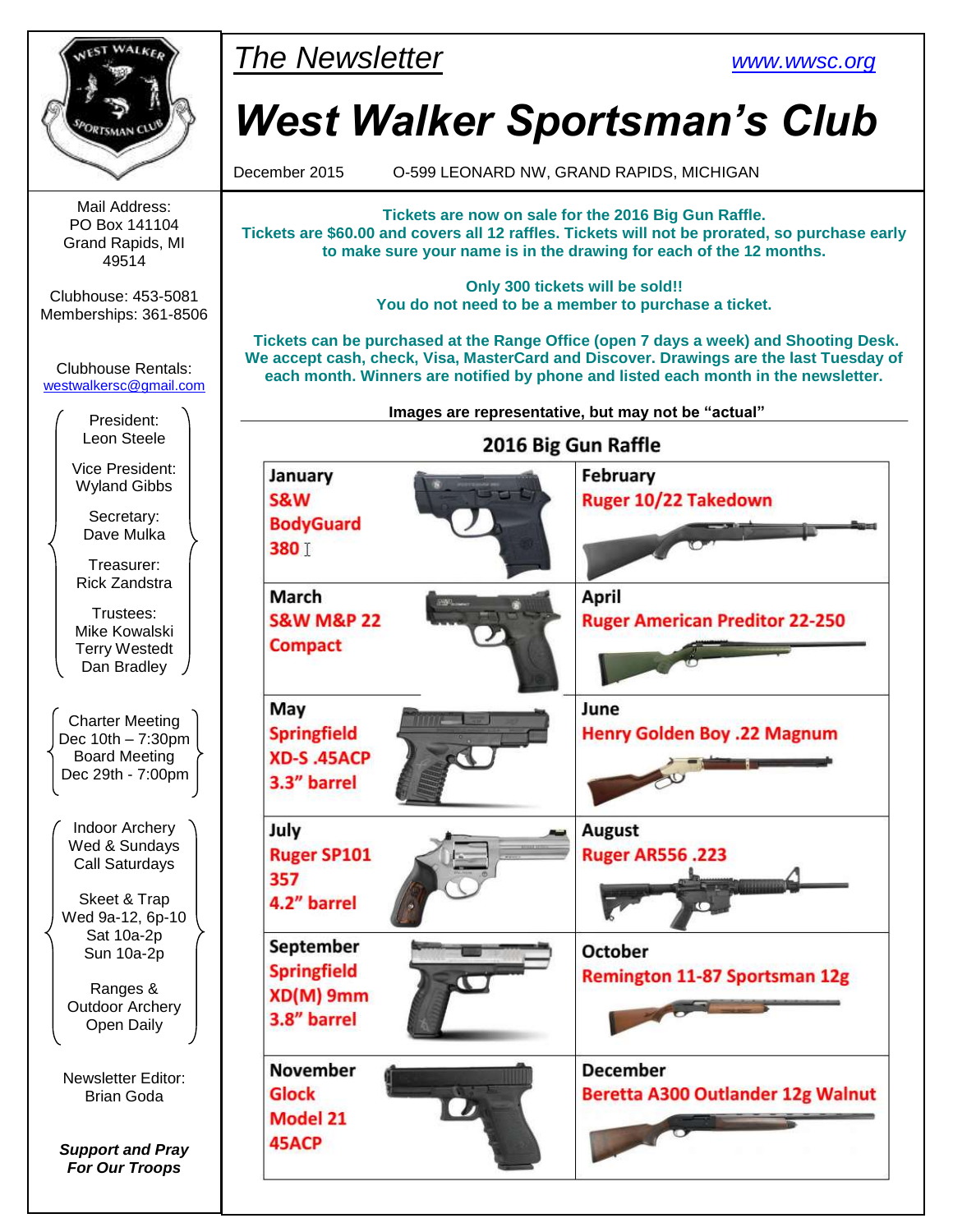



# **Walker's**2016 Winter Shotgun League

Saturday January 2 – Wednesday March 23 12 Weeks – 300 Birds 4 registered lines must be in by Jan 27

All events are team events:

 $Trap - 5$  man teams

Skeet 12g – 5 man teams

Skeet 20g – 2 man teams

Skeet 410g – 2 man teams

Shooting ahead is allowed Shooting behind will incur a penalty for your team

> Registration Fee: \$30.00 (1<sup>st</sup> event) Additional event: \$15.00 Pre-paid card: \$54.00 Banquet: TBD

You must be a WWSC member to participate. Sign up at the desk during club hours. Membership card required.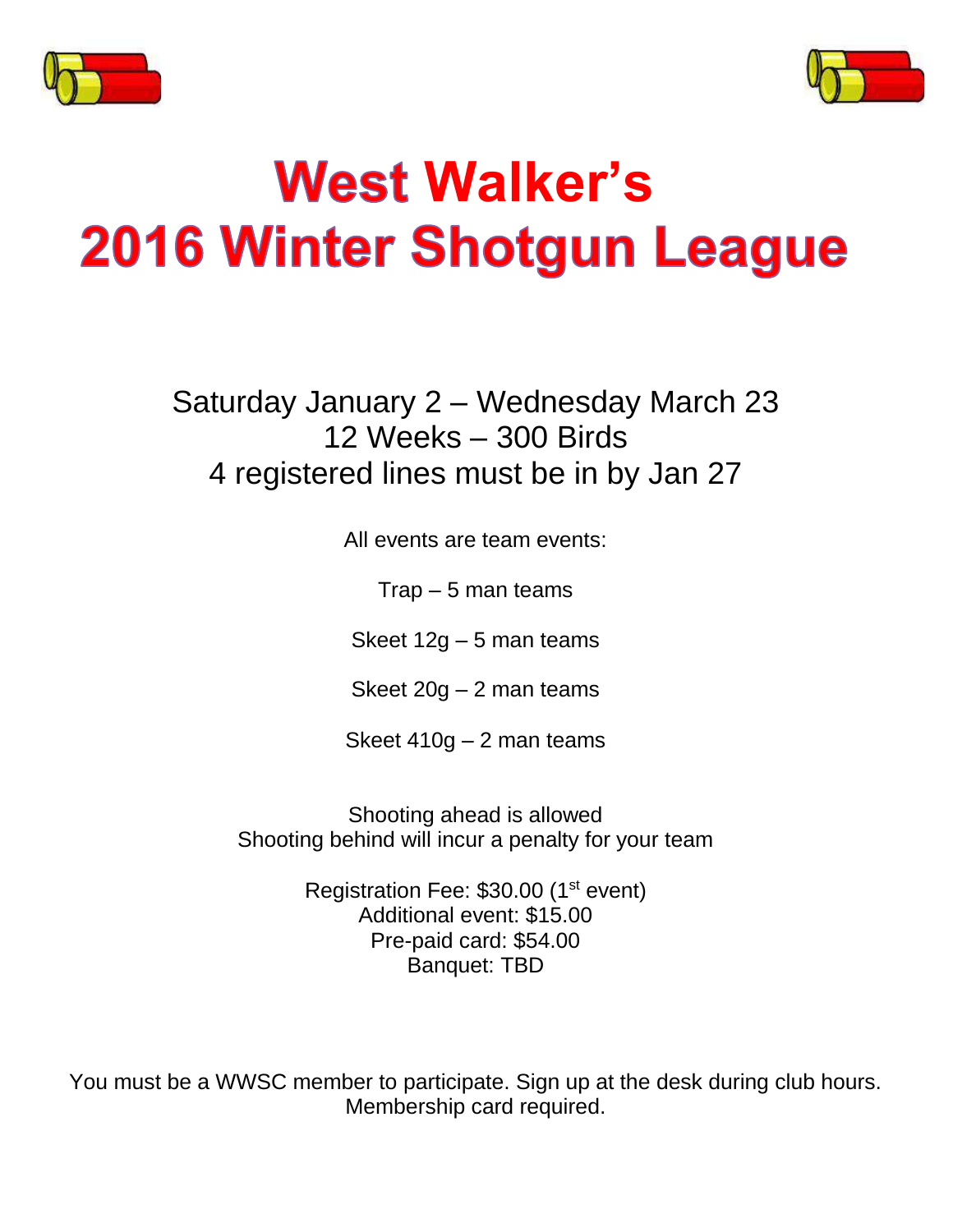### **Gun Safes**

Walk – In Vault Doors Fort Knox – American Security – Graffunder

## **HOOGERHYDE SAFE**

1033 Leonard St NW, Grand Rapids, MI 49504 **Phone: (616) 458-6365** Fax: (616) 485-2554

## **SK FULL DRAW 3-D ARCHERY RANGE**

10751 12th Ave., Grand Rapids, MI 49534 Phone: **(616) 791-7970**

Open 7 Days **Stan Kurek** Dawn to Dusk WWSC Member

#### **December Range Hours**

**Dec 1 – 15**

Mon – Sat: 9:00am – 5:00pm Sundays: 10:00am – 5:00pm

#### **Dec 16 – 31**

Mon – Sat: 9:00am – 5:00pm Sundays: 10:00am – 5:00pm Link for range hours: [http://www.wwsc.org/range](http://www.wwsc.org/range-hours.shtml)[hours.shtml](http://www.wwsc.org/range-hours.shtml) Link for range rules: http://www.wwsc.org/img/ranges/Ra

ngeRules.pdf

WWSC president Leon Steele and charter member David Tagg helped guide a hunt for "American Heroes" at River Hills Lodge in Platte, South Dakota. These heroes were from World War II, Vietnam Vets, and Desert Storm. The two from World War II are two of the "Tuskegee Airmen"; both of them are in their 90's. The vets are from the Grand Rapids vets home. Leon and Dave both said it was a lot of work to hunt with disabled hunters, but they wouldn't trade the tasks for anything. Just to help these heroes.

| <b>Jun 30</b> | Marlin 60 (.22lr) AND Savage Rascal (.22lr)  | Dylan Stark #87     |  |  |
|---------------|----------------------------------------------|---------------------|--|--|
| <b>Jul 28</b> | <b>S&amp;W Model 642 .38cal</b>              | Doug Warren #215    |  |  |
| <b>Aug 25</b> | Ruger American Centerfire std or youth cal.  | Tom May #200        |  |  |
| Sep 29        | Glock 42 .380 Cal Semi-auto                  | Dale Engstrom #111  |  |  |
| <b>Oct 27</b> | Savage 11/111 Trophy Hunter XP w/Nikon scope | John Henry #270     |  |  |
| <b>Nov 24</b> | Springfield XD 3", .40Cal w/night sights     | <b>Jeff Greenop</b> |  |  |
| <b>Dec 29</b> | Beretta A300 Outlander Camo Max4 12ga.       |                     |  |  |
|               |                                              |                     |  |  |
|               |                                              |                     |  |  |

**2015 Big Gun Raffle**

**Jan 27 Glock G21Gen 4 or G30S in .45 cal Rod Cotts #92 Feb 24 Savage B-mag 17WSM Mark Crauss #242 Mar 31 Ruger LC9 Model 3200 9mm John Hawkins #102 Apr 28 Ruger 10/22 Distributor Exclusive Kelvin Sikkema #266 May 26 S&W M&P Shield, 9mm Tom Stoops #185**

This year when you send out your Christmas cards, write one out one more and send it to a recovering American soldier and let them know you are thinking of them:

Recovering American Soldier c/o Walter Reed Army Medical Center 6900 Georgia Ave NW Washington DC 20307-5001

Look for the new t-shirts and hoodies to arrive soon. Great holiday gift ideas. New camo hats will also be arriving soon. T-shirts \$10 (2x T-shirt \$12) Hoodie \$32 (2x Hoodie \$37)